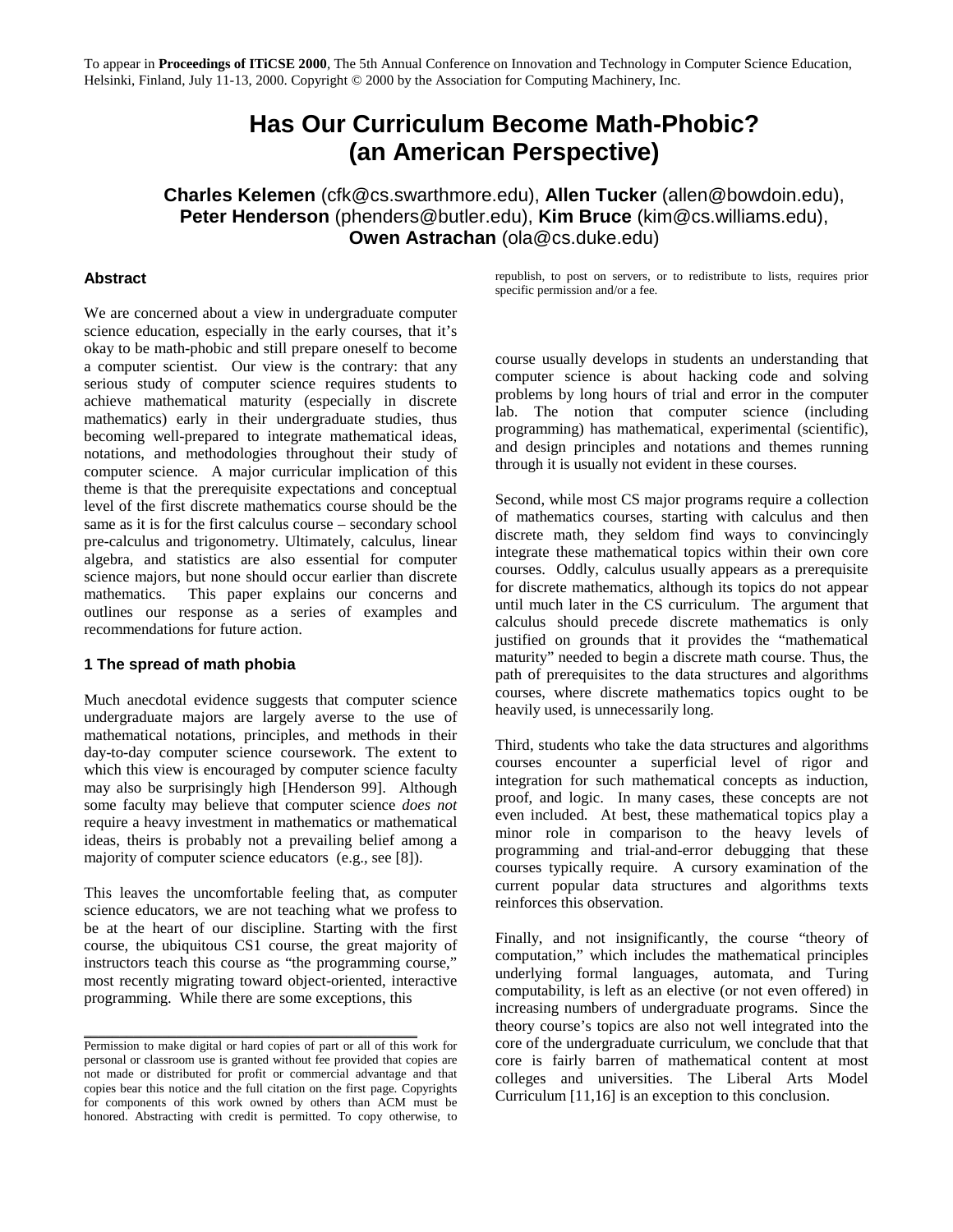#### **2 Stopping the spread**

To determine the mathematical needs of disciplines that are related to mathematics, the Committee on Undergraduate Preparation in Mathematics (CUPM) of the Mathematical Association of America is sponsoring workshops to help inform a revision of its curriculum recommendations for undergraduate mathematics [6].

The first of these workshops addressed the mathematics needs of computer science and physics programs. In computer science, the workshop concluded that students "should be comfortable with abstract thinking, basic mathematical notation and its meaning. They should be able to generalize from examples and create examples of generalizations. In order to estimate the complexity of algorithms, they should have a feeling for functions that represent different rates of growth (e.g., logarithmic, polynomial, exponential). In order to reason effectively about the complexity and correctness of algorithms, they should have some facility with formal proofs, especially induction proofs. The same kind of clear and careful thinking and expression needed for a coherent mathematical argument is needed for the design and effective implementation of a computer program" [7]. This conclusion resonates with others' expressions of concern about the effective development and integration of the mathematical dimensions of computer science (e.g., [13]).

This workshop reaffirmed that computer science students should be able to model "real-world" problems precisely using mathematics and represent situations using structures such as arrays, linked lists, trees, finite graphs, and matrices. They should be able to design and analyze algorithms that transform these structures (e.g., [4]), understand the nature of a mathematical model, and relate mathematical models to real problem domains (e.g., [17, 18]). General problem solving strategies such as divideand-conquer and backtracking are also essential.

This means that the first three courses for computer science majors – CS1, data structures, and computer organization – should integrate mathematical ideas and notations so that students become comfortable with them and see how they complement the main themes of computer science. Minimally, the following topics should be integrated into these first three courses: logical reasoning (propositions, DeMorgan's laws, including negation with quantifiers), functions, relations (equivalence relations and partitions), function and set notation ( f: A  $\rightarrow$  B; A  $\times$  B; A  $\cap$  B), mathematical induction (structural, strong and weak), combinatorics, finite probability, asymptotic notation (e.g.,  $O(n^2)$ ,  $O(2^n)$ ), recurrence/difference equations, graphs and trees, and number systems. Examples below examples illustrate the integration of these topics into these courses.

**Propositional logic and number systems** A computer science student typically encounters the following code in a program in the CS1 course:

```
if ((i > n) \& (ii <math>|i| \leq x)</math>) do thing1else do thing2
```
After some analysis, the student discovers that thing1 is not necessary, requiring that the condition of the if statement be negated and do thing2 be retained as the only alternative. The idea that negating this condition is an application of DeMorgan's law in logic should be helpful, allowing an avoidance of trial-and-error debugging to implement this change. While this situation occurs often in the early CS courses, many students have difficulty negating a compound logical expression such as this one.

Computer architecture is usually taught in the first two years of a computer science major. Decimal, binary, and hexadecimal number systems are used extensively. The use of logic expressions and their circuits to model the design of adders, multiplexors, and decoders are essential elements of this course. Fluency with logic is thus an important mathematical skill in this course.

Beyond these two examples, extended discussions of the centrality of logic in the computer science curriculum is provided in [15, 12].

**Growth of functions** During the analysis of nested loops,

the sum  $\Sigma_k$ *n*  $=1$ <sup>k</sup> often occurs. The fact that this sum is equivalent to  $n(n+1)/2$ , and that as *n* grows this sum is different from the function *n* itself is important. The sum  $\Sigma_k$ *n*  $=1^{1/k}$  occurs often, as does its approximation *ln n*.

Finally, the idea that  $O(ln n) = O(log_2 n)$  is also central.

**Use of recurrence, induction, and finite probabability** One of the best sorting algorithms is quicksort, which can be implemented as shown below.

```
//Pre: 0 <= first <= last
//Post: a[first..last] is in ascending
order
void quicksort(IntArr a, int first, int
last)
{ int pivotind; // pivot index
 int partdiv; // partition division point
 if (first < last) // something's here to
sort
 \{ pivotind = (first + last)/2; // pivot
element
   partdiv =
partition(a,first,last,pivotind);
   quicksort(a, first, partdiv-1); //
sort left
   quicksort(a, partdiv+1, last); // and
right
 }
}
```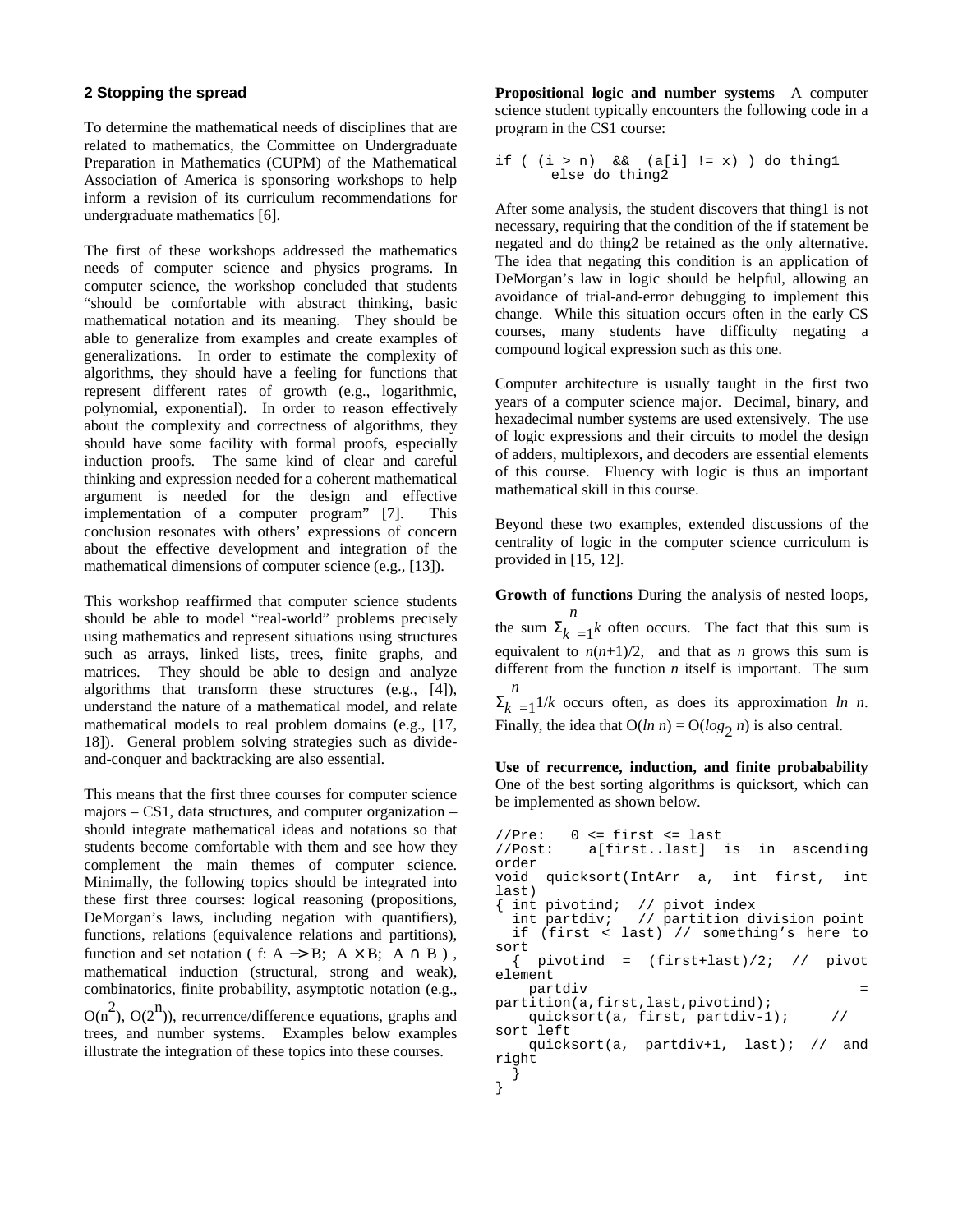Here, partition is a function that returns the index partdiv and rearranges the elements of the array a so that:

 $a[first..partdiv-1] \leq a[partdiv] \leq a[partdiv+1..last]$ 

In a separate argument, one can use a *loop invariant* to prove the (omitted) partition algorithm. *Strong induction* is used to prove quicksort correct. Attempting to prove an incorrectly formulated algorithm can sometimes be as effective as other debugging methods.

It can be shown that partition takes no more than *n* comparisons to partition an array of *n* elements. Using this fact and assuming that partition divides the array into equal portions, we get the recurrence  $T(n) \leq 2T(n/2) + n$ for quicksort, where  $T(n)$  represents the number of comparisons to sort an array of *n* elements. If the initial ordering of the array is such that partition divides the array into parts containing 0 and *n*-1 elements, then the recurrence for quicksort is  $T(n) < T(n-1) + n$ . The first case yields O(*n log n*) complexity, while the second yields  $O(n^2)$ . An ability to derive and solve these recurrences is a key mathematical skill for computer science majors.

Students should also be able to analyze the *expected performance* of quicksort. If all orderings of the initial array are equally likely, the expected performance is O(*n* log *n*) and the constant hidden in the big-oh is small enough that quicksort is preferable to other sorting algorithms whose worst-case performance is O(*n log n*). Thus**,** comfort with finite probability is important in early computer science courses.

For another example, binary search trees are important data structures covered in a second computer science course. They are most easily defined using recursive definitions and most easily processed using recursive algorithms. For example, an inorder traversal of a binary search tree is easily expressed recursively but extremely difficult to code without using recursion. Many algorithms that analyze the complexity of binary search trees depend upon the height of the tree. Mathematical expressions that relate the height of the tree to the number of nodes in the tree are most easily proved by induction.

## **3 Mathematics curricular changes**

In order to achieve effective access by computer science students to mathematical topics, it is clear that the topics found in discrete mathematics should be learned early; surely no later than the topics found in the calculus. While the recent calculus reform efforts to migrate away from "plug and chug" toward a more problem solving approach is laudable, this change is less relevant in impact on CS than would be similar reforms in the discrete mathematics course. The mathematics community's inattention to discrete mathematics reform has forced many computer science departments to teach these topics themselves.

Thus, we applaud recent experiments in the early mathematics curriculum that integrate the use of labs, group work, and peer learning [3, 14]. The use of these techniques has proven very beneficial in the early computer science curriculum, and we suspect that their use would be equally productive in the first discrete mathematics course (e.g., [9]). In any case, it is essential that mathematical curricula consistently offer the discrete mathematics course at least as early as the first calculus course, and without the encumbrance of calculus as a prerequisite.

# **4 CS curricular impact**

The effective integration of mathematical themes and ideas into the computer science curriculum itself, though often promoted, has had an uneven history. For the most part, official curriculum recommendations from our professional societies and organizations stress that computer science majors must take mathematics courses during their undergraduate careers, though they are not particularly clear about the primacy of discrete mathematics. To a certain extent, they also provide points in the computer science curriculum where mathematical topics occur either as prerequisites or as integrated subject matter.

For example, the Computing Sciences Accreditation Board [5] recommends the following for undergraduate computer science majors: "The curriculum must include at least onehalf year of mathematics. This material must include discrete mathematics, differential and integral calculus, and probability and statistics, and may include additional areas such as linear algebra, numerical analysis, combinatorics, and differential equations." Similar recommendations appear in the ACM/IEEE Curriculum 91 Report [1] and the Liberal Arts Model Curriculum [16, 11], which are widely used models for computer science major programs.

The core curriculum in computer science recommended by the ACM/IEEE Curriculum 91 report has a core set of knowledge units that span nine major subject areas and prescribe enough subject matter in these areas to cover about 7 semester-long courses. Of this, about 1-1/2 courses carry mathematics prerequisites (mostly discrete mathematics, but also some calculus and linear algebra). These parts of the computer science curriculum are more mathematical in nature, and most of them fall within the "algorithms and data structures" subject area.

The graduate record examination (GRE) in computer science (ftp://etsis1.ets.org/pub/gre/275516.pdf) weights 25% on theory and 15% on mathematical background. The theory topics depend heavily on discrete mathematics. Topics listed under mathematical background include:

A. Discrete Structures (Mathematical Logic; elementary combinatorics, including graph theory and counting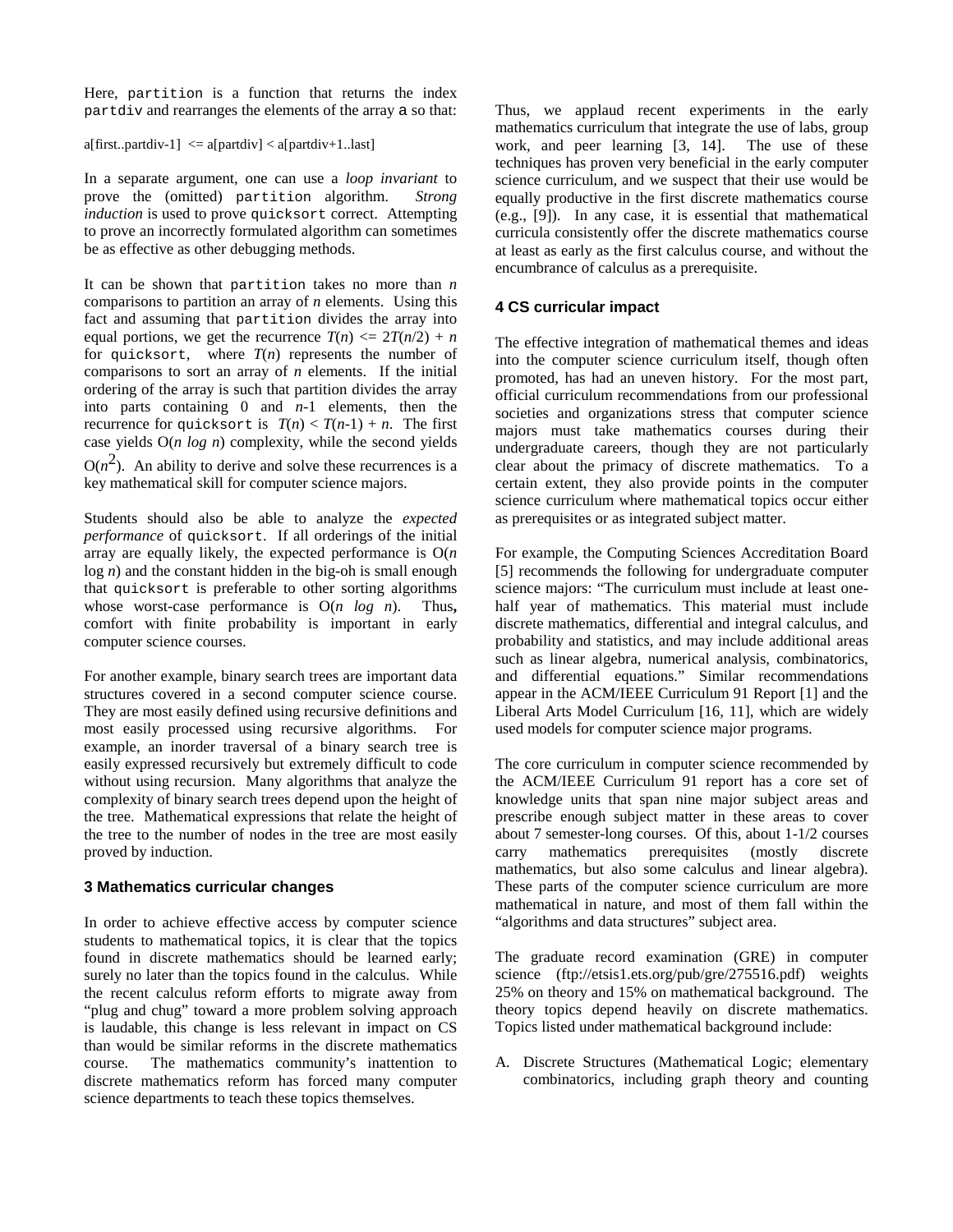arguments; discrete mathematics, including number theory, discrete probability, and recurrence relations);

B. Numerical mathematics (Computer arithmetic, including number representations, roundoff errors, overflow, and underflow; classical numerical algorithms; linear algebra).

In all these models, discrete mathematics topics take priority over calculus and linear algebra. If these discrete mathematics topics are not covered in a first- or secondsemester mathematics course they must be introduced in the computer science courses themselves. These courses bear titles like "Discrete Structures" or "Computational Structures." (E.g., see [9, 10].) However, this option can slow down the development of other computer science topics and may lead to a more cursory treatment of mathematics topics than might occur if they were taught in a mathematics course. Given the current difficulty in hiring computer science faculty, we suspect that most departments would welcome a freshman level discrete mathematics course from the mathematics department.

**Mathematics at advanced levels in the computer science curriculum** Many intermediate and advanced CS courses use mathematical topics that students hopefully master in their first two years. For example:

- Scientific computing courses use differential, integral, and multivariate calculus and linear algebra.
- Transforms are used in speech understanding and synthesis algorithms.
- Computer graphics courses use linear algebra, 3 dimensional calculus, and topics from in geometry.
- Wavelets, groups, and rings are used in compression and encryption algorithms.
- Operating systems and networking courses use probability and statistical methods.
- Theory of computation uses induction proofs. Proof by contradiction is also important here.

Often the first two computer science courses for majors are also required for majors from mathematics, the natural sciences, economics, social sciences, and other fields that require a deeper mastery of computer science fundamentals. For these students, a first semester discrete mathematics course would seem also to be of value. Moreover, these two courses should themselves have sufficient coverage of mathematical ideas that nonmajors' needs are well-served.

### **5 Conclusions**

A joint IEEE/ACM Task Force on the "Year 2001 Model Curricula for Computing" [2] has been formed. Its charter is "to review the 1991 curricula and develop a revised and enhanced version for the Year 2001 that addresses developments in computing technologies in the past decade and will sustain through the next decade." We hope that this curriculum planning effort will interact effectively with

the ongoing CUPM curriculum effort in mathematics [7] so that the interrelationships between mathematics and computer science can be more effectively expressed in their respective curriculum recommendations. This is an opportune moment in the history of computer science and mathematics curriculum development.

#### **References**

[1] Tucker, A., et al. "A Summary of the ACM/IEEE-CS Joint Task Force Report 'Computing Curricula 1991'". Communications of the ACM, June 1991. pp. 69-84. For the full report, including mathematics requirements for CS, see http://www.acm.org/education/curr91/homepage.html.

[2] "Year 2001 Model Curricula for Computing" http://computer.org/education/cc2001/index.htm.

[3] Calculus: The Dynamics of Change, MAA Notes 39, Mathematical Association of America, 1996.

[4] Thomas H. Cormen, Charles E. Leiserson, and Ronald L. Rivest. Introduction to Algorithms, MIT Press, Cambridge, Massachusetts, 1990, pp. 64-72.

[5] Computing Sciences Accreditation Board, Revised CSAC Evaluative Criteria, http://www.csab.org.

[6] Committee on the Undergraduate Program in Mathematics, The Undergraduate Major in the Mathematical Sciences. Washington, D.C.: Mathematical Association of America, 1991.

[7] Charles F. Kelemen (ed.), Owen Astrachan, Doug Baldwin, Kim Bruce, Peter Henderson, Dale Skrien, Allen Tucker, and Charles Van Loan, Computer Science Report to the CUPM Curriculum Foundations Workshop in Physics and Computer Science, Bowdoin College, October 28-31, 1999.

[8] Denning, P. et al., Computing as a Discipline, Communications of the ACM, April 1987.

[9] Susanna Epp. Discrete Mathematics with Applications, 2nd Edition, PWS Publishing, Boston, Massachusetts, 1995.

[10] Judith L. Gersting. Mathematical Structures for Computer Science, Fourth Edition, W.H. Freeman, 1999.

[11] Gibbs, N. and A. Tucker. "A Model Curriculum for a Liberal Arts Degree in Computer Science", Communications of the ACM, Mar. 1986. pp. 202-210.

[12] Gries, D. "The Need for Education in Useful Formal Logic", IEEE Computer, April 1996, pp. 29-30.

[13] Henderson, P.B., "Problem Solving, Discrete Mathematics and Computer Science," DIMACS Series on